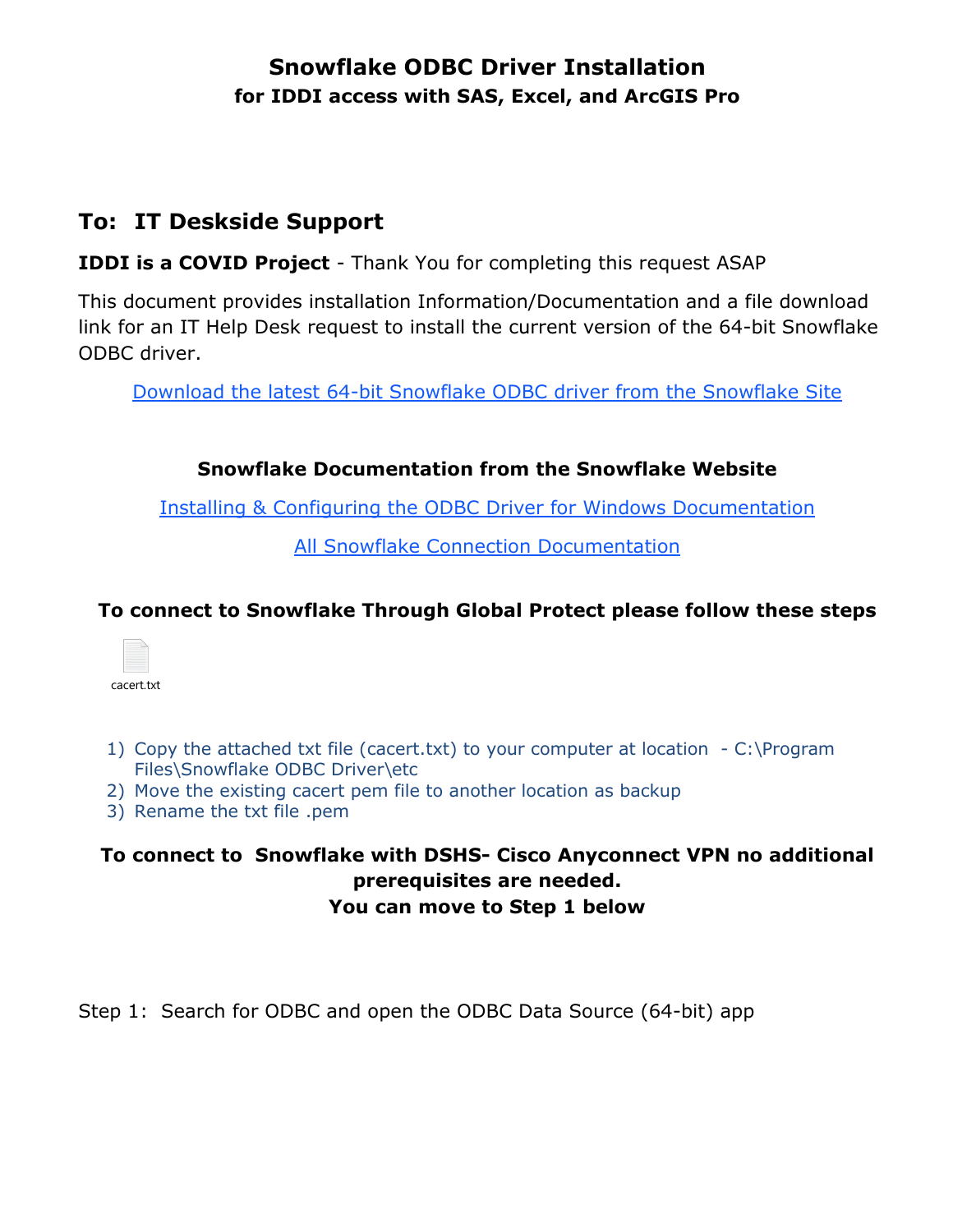### **Snowflake ODBC Driver Installation for IDDI access with SAS, Excel, and ArcGIS Pro**



Step2: On the user DNS tab click on the Add.. Button



Step 3: Scroll down the driver list and identify the SnowflakeDSIIDriver.

If this driver is not in the list then please call the Help Desk and let them know to redo the installation.